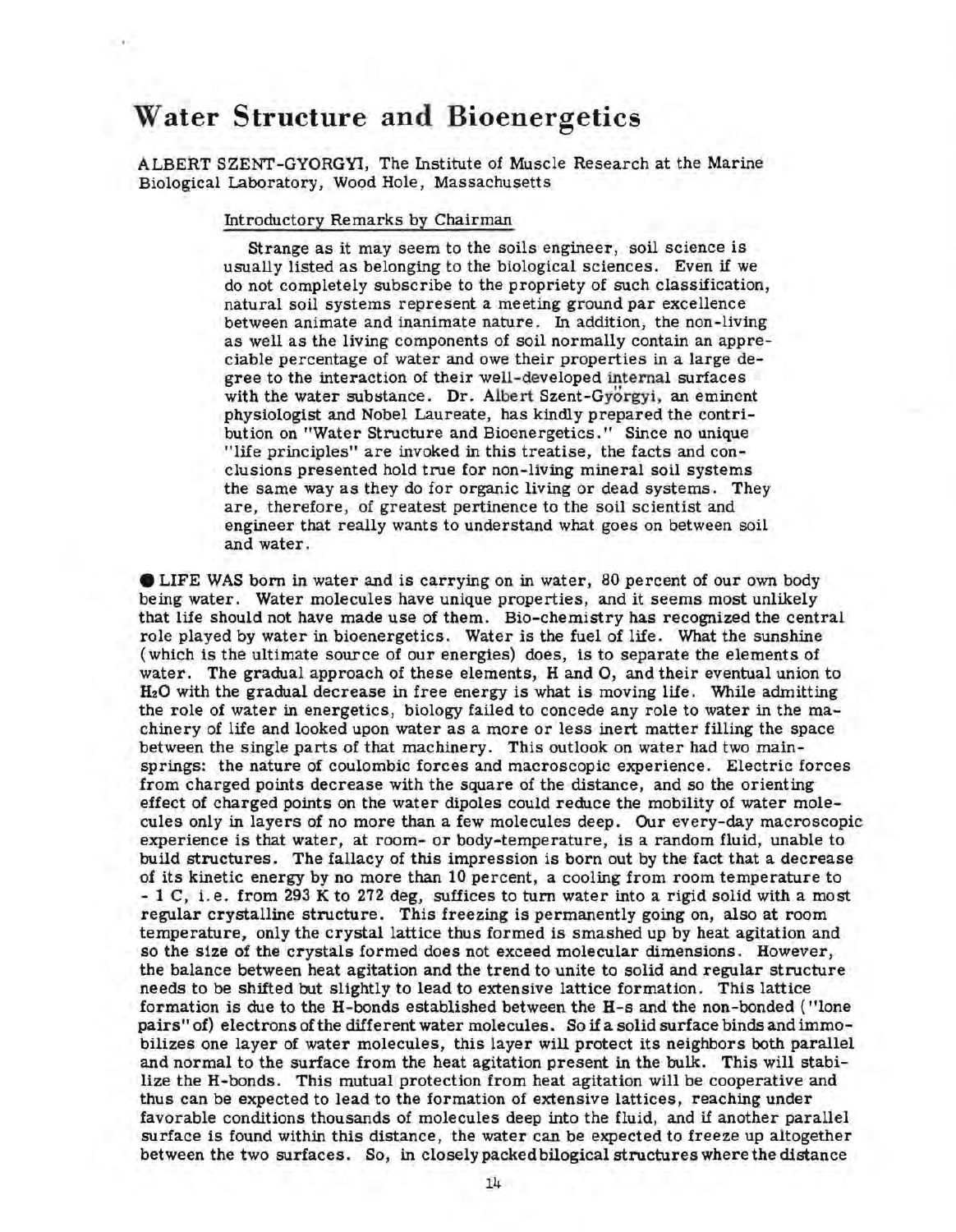between the various macromolecules is of the order of 100  $\rm \AA$ , we can expect to find "ice", lattice-ordered water, even if this ice does not share the rigidity of common ice. Even common ice is deformable, its bonds being easily broken and rebuilt, as can be demonstrated by the "dropping" of a steel ball through ice. This property, deformability, will be present in increased degree in the ''ice" of our body, which will offer no considerable resistance to deformation or the diffusion of smaller ions.

A distinction must be made between two water structures. The one corresponds to the idea of the "bound water" which has occupied many a research worker in the past. This bound water is due to the attraction of charged points of the surface on the water dipoles. Coulombic forces fading out rapidly with the distance, these layers can be but very thin. Proteins, for instance, can appreciably immobilize, as a rule, a layer of water but one molecule deep. However, this immobilization of the water in the immediate vicinity of the surface may upset the subtle balance between the ordering influence of the inherent qualities of the water molecule and the disordering action of heat agitation, and may lead through a cooperative action to the formation of lattices reaching deep into the fluid.

This ice-formation belongs in no way in the realm of speculation, and it is strange that biology should have taken no notice of it. Henniker and MacBain collected, already ten years ago, 175 references to papers dealing with multi-layers around surfaces ( 5). Frank and Evans were led by entropy calculations to the conclusions that even dissolved molecules may be surrounded by "icebergs" ( 4) . Bernal and Fowler took X-ray pictures of water a quarter of a century ago, introducing the idea of "structure temperature", by which they meant the temperature at which common water would have the same degree of structuredness as has the water around the surface in question ( 2). In this scale, most of the intracellular water is probably around 0 C.

In the last twenty years, the author was interested in the working muscle and could demonstrate that the contractile matter is a complex protein, actomyosin, which can be extracted, given the shape of a muscle fiber and made to contract by ions and ATP ( adenosine triphosphate). Though mammalian muscle contains 10 percent actomyosin, owing to the great hydrophility of this protein, it is difficult to prepare actomyosin solution containing less than 97 percent water. Such an actomyosin solution, at physiological ionic concentration, forms a rigid gel. It is difficult to explain this strong binding of water in any other way than by the formation of "icebergs", water lattices formed around the fibrous actomyosin particles. On addition of ATP, this water structure collapses, and the actomyosin becomes a practically anhydrous material. This collapse of the water structure declares itself to the observer as a contraction of the actomyosin thread. If, within this thread, the actomyosin filaments had a random distribution, then the contraction takes place in every direction, and what we see is an extensive shrinking. If the actomyosin filaments were ordered paralled to the axis of the thread, then this latter becomes shorter only, behaving very similarly to contracting muscle. Essentially, this change observed in an actomyosin thread is identical with muscular contraction which is intimately connected with the collapse of a water structure, while the relaxation of the contracted muscle has to be connected with the rebuilding of the collapsed water lattices. The structures induced in the surrounding water by the actomyosin particles are thus just as much a part of the contractile machinery as the protein itself; the two make one single system. What is true of the generation of motion, one of the oldest and most basic signs of life, is probably true, also, for the other biological functions.

The assumption of water structures makes many biological phenomena appear in a new light. One of the most basic phenomena of biology, for instance, is semipermeability. This was hitherto explained by holes in the membrane, or by the presence of "careers" within the membrane. It seems likelythatthe membrane, with its pores, is covered by a sheet of "ice" while the substance which it has to let through is surrounded by an "iceberg". The latter's transmission through the membrane will thus depend less on the relative size of the hole and the permeating molecule or ion than on the nature of the two ices, the one covering the membrane and the one surrounding the dissolved particle. If the two ices are similar in structure and can fuse, then only will the substance be able to penetrate. The ice inside the cell will also resist the admission of